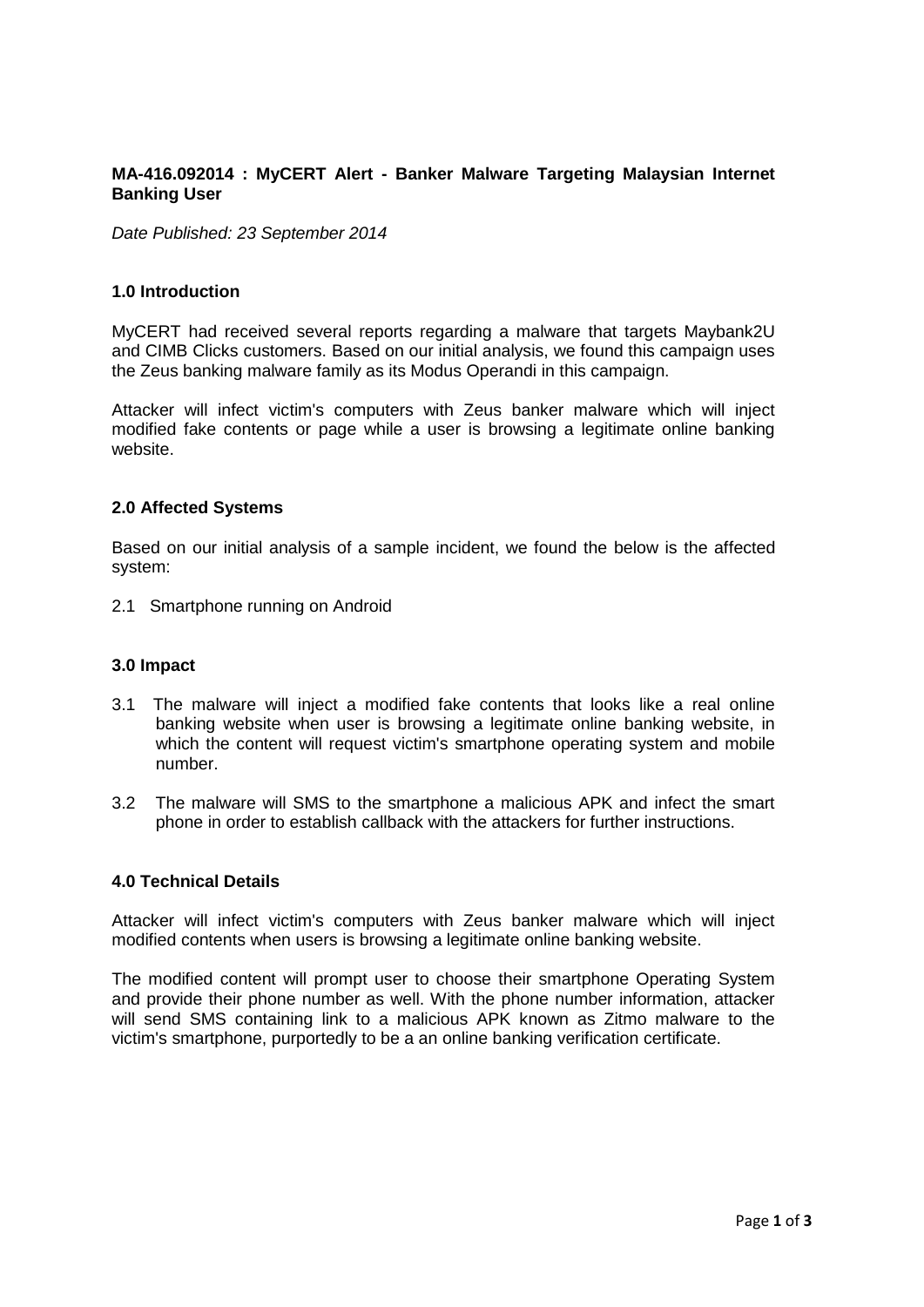

Once the APK is installed in the smartphone, a popup message will appear and the Zitmo malware will attempt to make callback to attacker through SMS and wait for further instruction.

Few days later, attacker will login to victim's online banking account using the stolen credentials and perform online transaction successfully by using intercepted TAC number.

The mobile malware has been discovered since late September 2010 but first time being used in malware campaign targeting Malaysian Online Banking users.

# **5.0 Recommendation**

### 5.1 For laptop/PC User:

- 1) Install robust anti-virus, anti-spyware and firewall software on your computer and other devices and configure it to update regularly.
- 2) Perform regular scans of your systems for malware and other risks.
- 3) Operating system providers such as Microsoft, periodically releases updates and patches that improve the security of your operating system. You should periodically check for these updates and keep your system current or configure it to do so automatically.